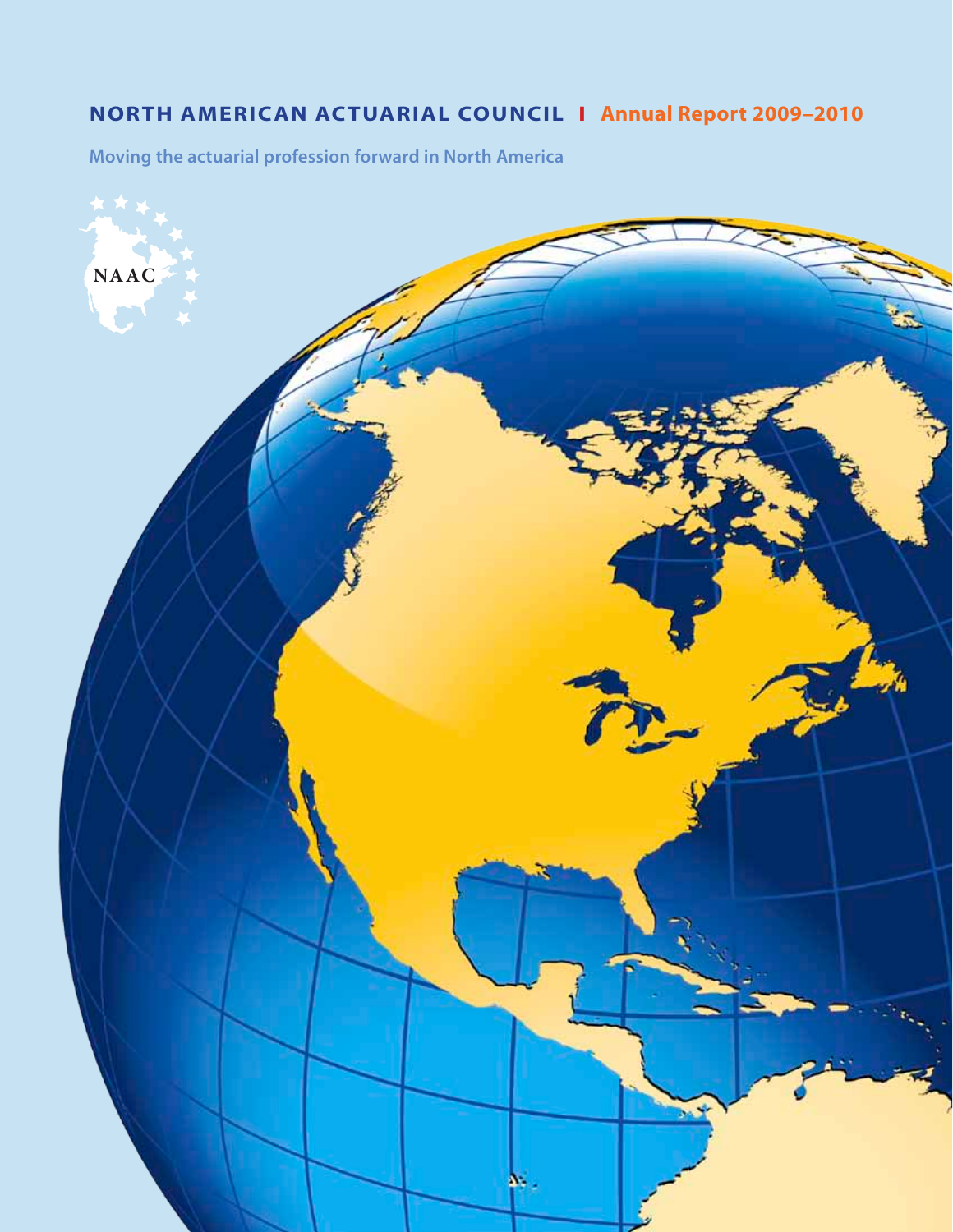# TABLE OF CONTENTS

## **What NAAC Does**

| 2009-2010 NAAC Accomplishments                                 |
|----------------------------------------------------------------|
|                                                                |
|                                                                |
|                                                                |
|                                                                |
|                                                                |
|                                                                |
| Increased information-sharing among NAAC Member Organizations5 |
| <b>NAAC Members and Staff</b>                                  |
|                                                                |
|                                                                |
|                                                                |
| <b>Appendix</b>                                                |
| . 11                                                           |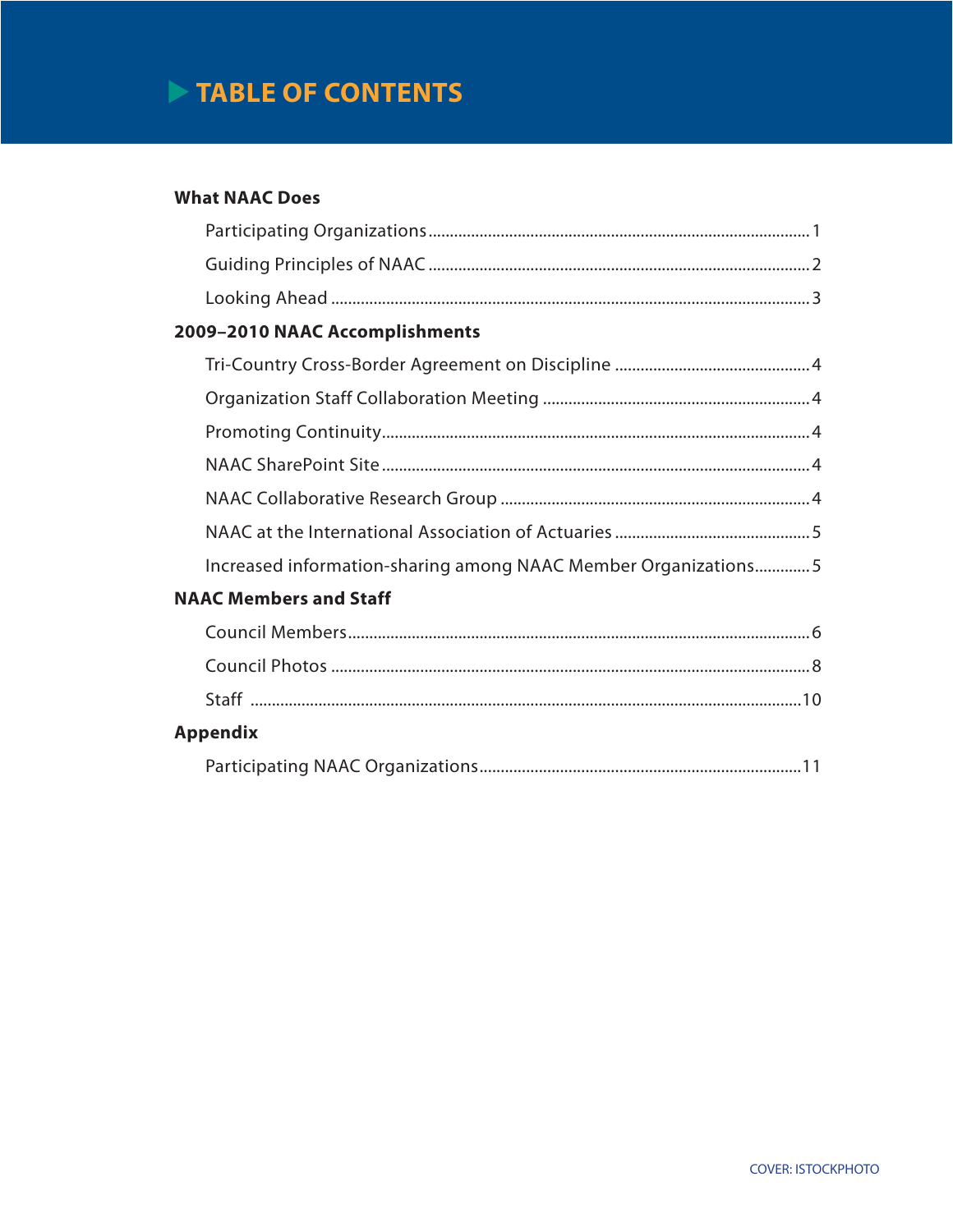# **What NAAC Does**

## **Participating Organizations**

The North American Actuarial Council (NAAC) brings together the nine national actuarial organizations on the North American continent:

- American Academy of Actuaries (Academy) (U.S.-based)
- ASPPA College of Pension Actuaries (ACOPA) (U.S.-based)
- $\blacksquare$  Asociación Mexicana de Actuarios (AMA)
- Asociación Mexicana de Actuarios Consultores (AMAC)
- $\blacksquare$  Canadian Institute of Actuaries (CIA)
- Casualty Actuarial Society (CAS) (U.S.-based)
- Colegio Nacional de Actuarios (CONAC)
- Conference of Consulting Actuaries (CCA) (U.S.-based)
- Society of Actuaries (SOA) (U.S.-based)

The primary purpose of NAAC is to build solid and lasting bridges between the professional actuarial organizations of North America. It provides a forum to promote coordination, cooperation, and trust among the leadership of the participating organizations, who represent actuaries in Canada, Mexico, and the United States. In this spirit, NAAC members exchange and share information on significant current activities, discuss professionwide issues (not necessarily involving all Participating Organizations) and, wherever possible, develop an action plan to address those issues.

For example, NAAC:

- Seeks to develop a coordinated vision of the future direction of the actuarial profession in North America.
- Discusses international issues from a North American perspective and, if appropriate, establishes joint positions and strategies for pursuing those positions outside of North America.
- n Serves as a forum to encourage the resolution of conflicts between two or more of the Participating Organizations.
- Works in a coordinated manner to address issues—where overlap of efforts exist—to make the most efficient use of the North American actuarial profession's resources.
- n Identifies and promotes forums, activities, contacts, and events that can broaden organizational communications among other leaders and members of the profession.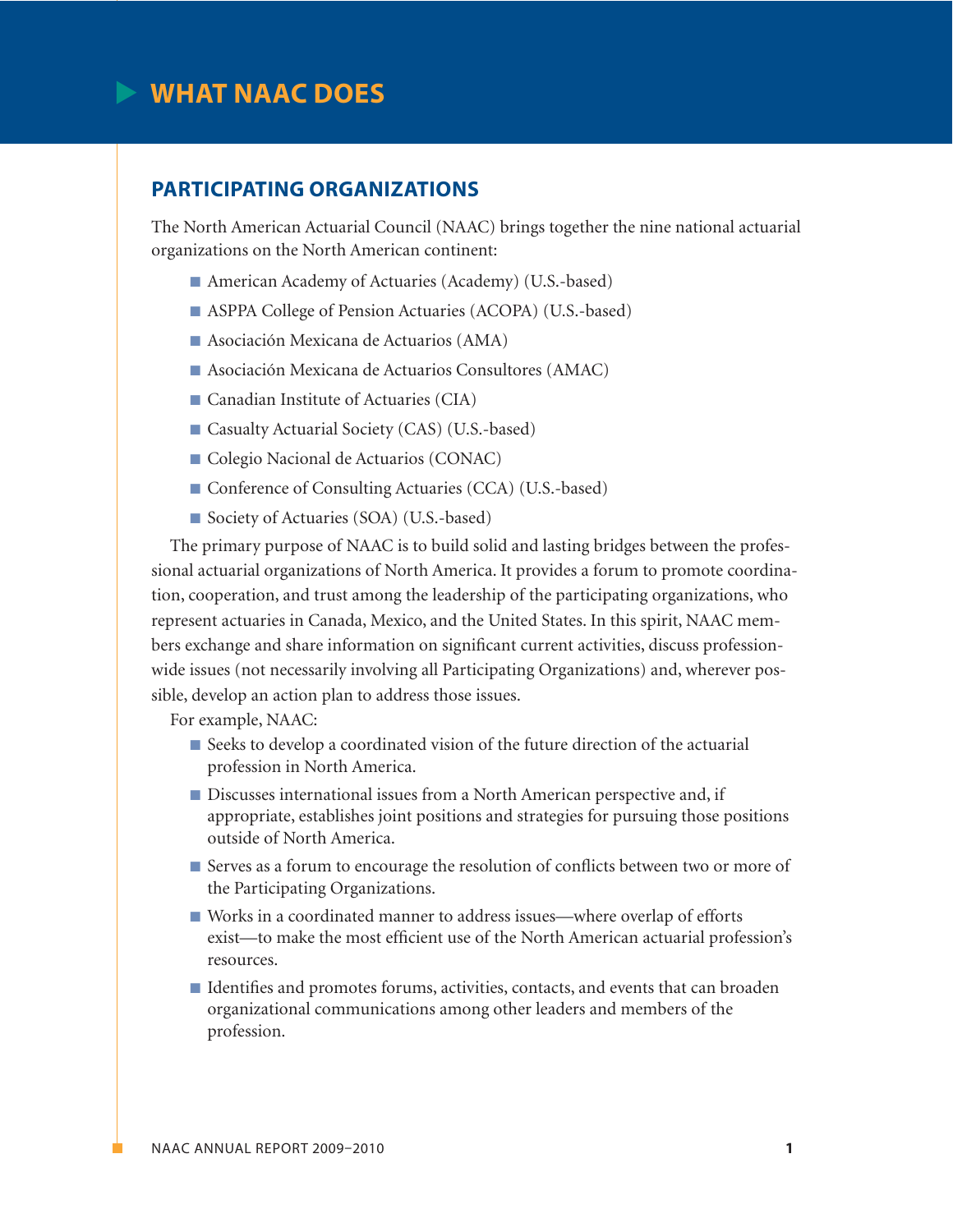## **Guiding Principles of NAAC**

Section 2 of the North American Actuarial Council Working Agreement provides the official description of NAAC's purpose. It is published in the NAAC Manual and is included in publications distributed by the Participating Organizations to their members.

The Participating Organizations jointly acknowledge that:

- $\blacksquare$  The operating environments in the three North American countries are very different,
- The Participating Organizations' members expect the organizations to leverage resources and take appropriate advantage of synergies, and
- $\blacksquare$  Increased information sharing and dialogue among the Participating Organizations has the potential to yield collective insights valuable to each organization.

Accordingly, the Participating Organizations define NAAC's purpose as follows:

- 1. NAAC is to be a catalyst for dialogue on key issues facing the North American actuarial profession.
- 2. NAAC is to be a facilitator of opportunities for leveraging of resources across organizations.
- 3. NAAC is to be a source of knowledge in identifying conditions, trends, assumptions, and key issues affecting the North American actuarial profession and benchmarking best practices among member organizations.
- 4. NAAC is to be a forum for information sharing on current and potential activities among the North American actuarial organizations.
- 5. NAAC is to be a forum where networking occurs and camaraderie is built among the leaders of the North American actuarial organizations.

In fulfilling its purpose, NAAC shall abide by the following guiding principles:

- n The conditions, cultures and perspectives of each individual country and their member organizations will be respected and valued.
- The autonomy of each member organization to pursue its mission and purpose will be preserved.
- $\blacksquare$  The public interest will always be a primary consideration.
- $\blacksquare$  The best interests of the profession will always be considered.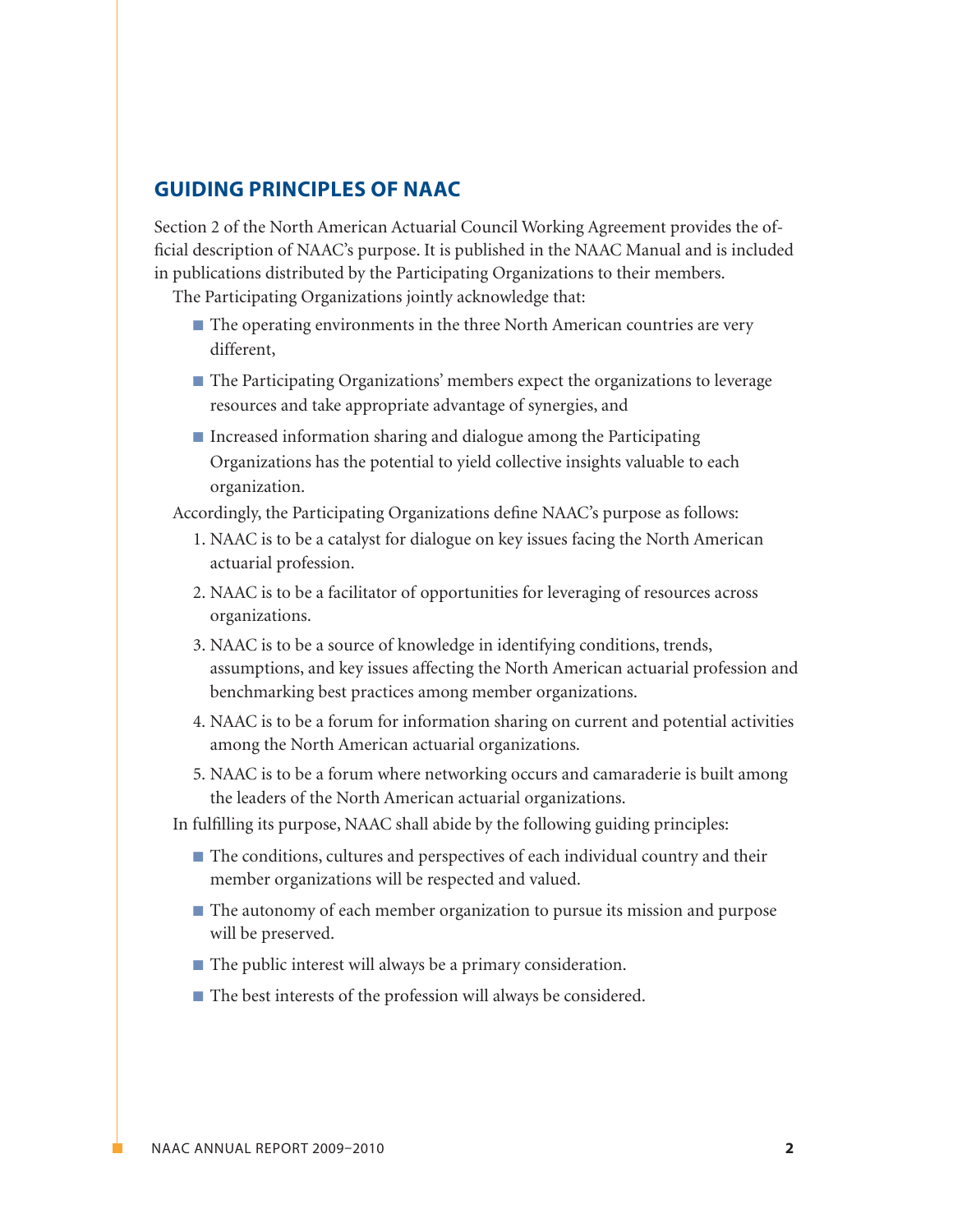# **Looking Ahead**

Leaders of NAAC member organizations are responsible for supporting the spirit and communicating the content of the Working Agreement to their respective organizations. In the years to come, NAAC shall serve as a forum for the exchange of ideas, common problems, and common solutions for the myriad issues facing the North American actuarial community.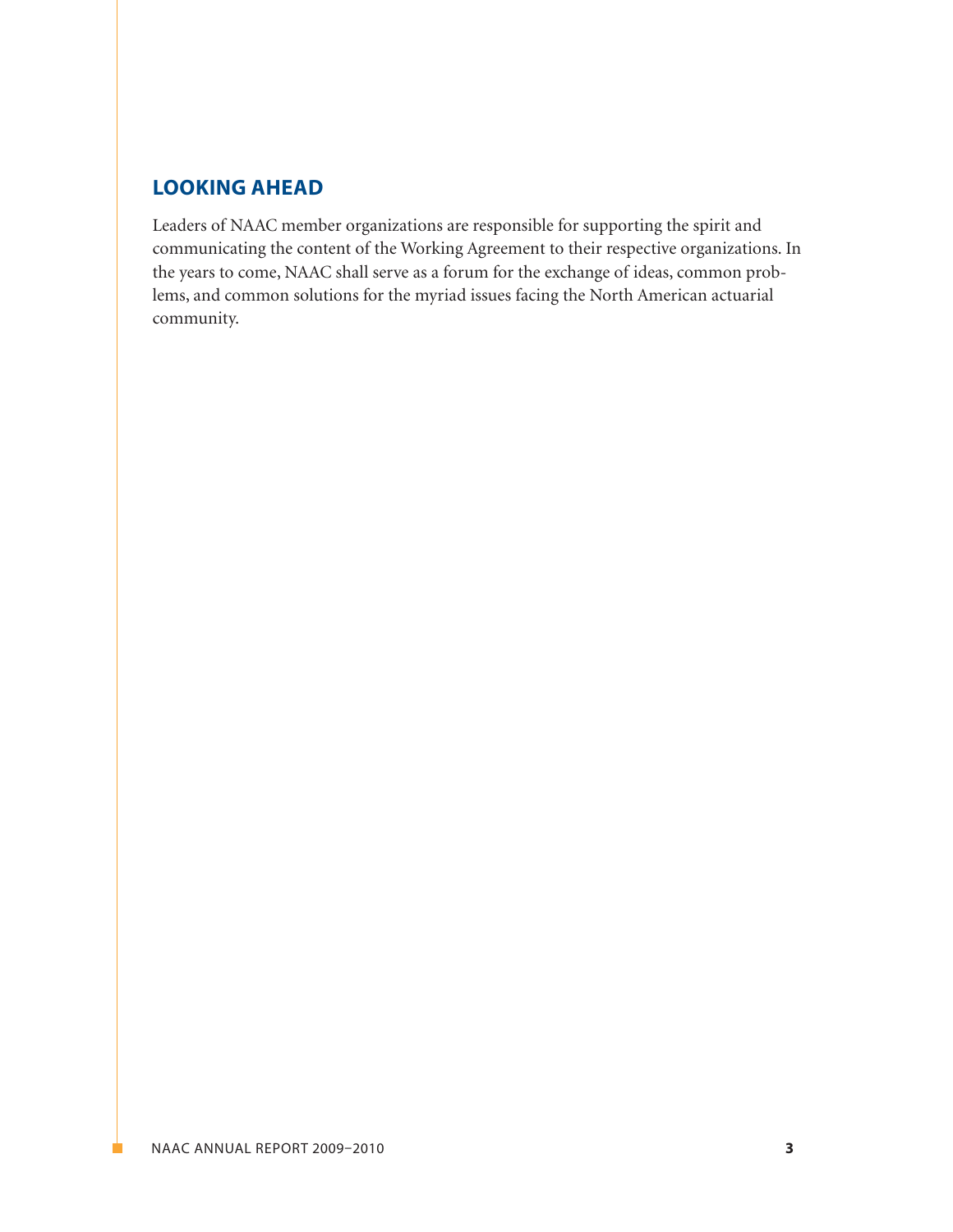# **Tri-Country Cross-Border Agreement on Discipline**

NAAC continued to discuss a tri-country cross-border discipline agreement among Canada, Mexico, and the United States. Through in-person meetings and conference calls, NAAC's two task forces on this issue—the Task Force on a Trilateral Cross-Border Discipline Agreement and the Task Force to Describe Actuarial Work in Another Jurisdiction—continued to make progress toward a draft agreement.

# **Organization Staff Collaboration Meetings**

In accordance with a NAAC recommendation, staff from all the actuarial organizations—primarily those who report to the executive directors—continue to meet regularly. The executive directors and approximately 25 staff members from various organizations discuss how to share work, such as research, event planning, and communications resources. The presidents of each organization also attend this meeting. To date, Collaboration Meetings have taken place in January 2008, August 2008, January 2009, September 2009, and August 2010.

# **Promoting Continuity**

NAAC maintains its recurring annual process for orienting new NAAC members and sustaining momentum from year to year. Outgoing presidents report on current and resolved NAAC issues. The NAAC Manual, posted on NAAC's SharePoint site and updated as needed, as well as current and past annual reports, also help to create continuity.

# **NAAC SharePoint Site**

The NAAC SharePoint site enables NAAC members to share files and documents, including meeting materials, approved minutes, the NAAC manual, the NAAC annual report, policy statements, and other information. Access is limited to authorized users only.

# **NAAC Collaborative Research Group**

The NAAC Collaborative Research Group was created at NAAC's February 2009 meeting. Its mission is six-fold:

- Share information about each organization's research priorities and initiatives;
- **n** Promote collaboration;
- **n** Minimize duplication;
- Brainstorm on topics for potential partnered research by the organizations;
- n Identify research projects with a potential for public policy advocacy; and
- Coordinate funding as needed.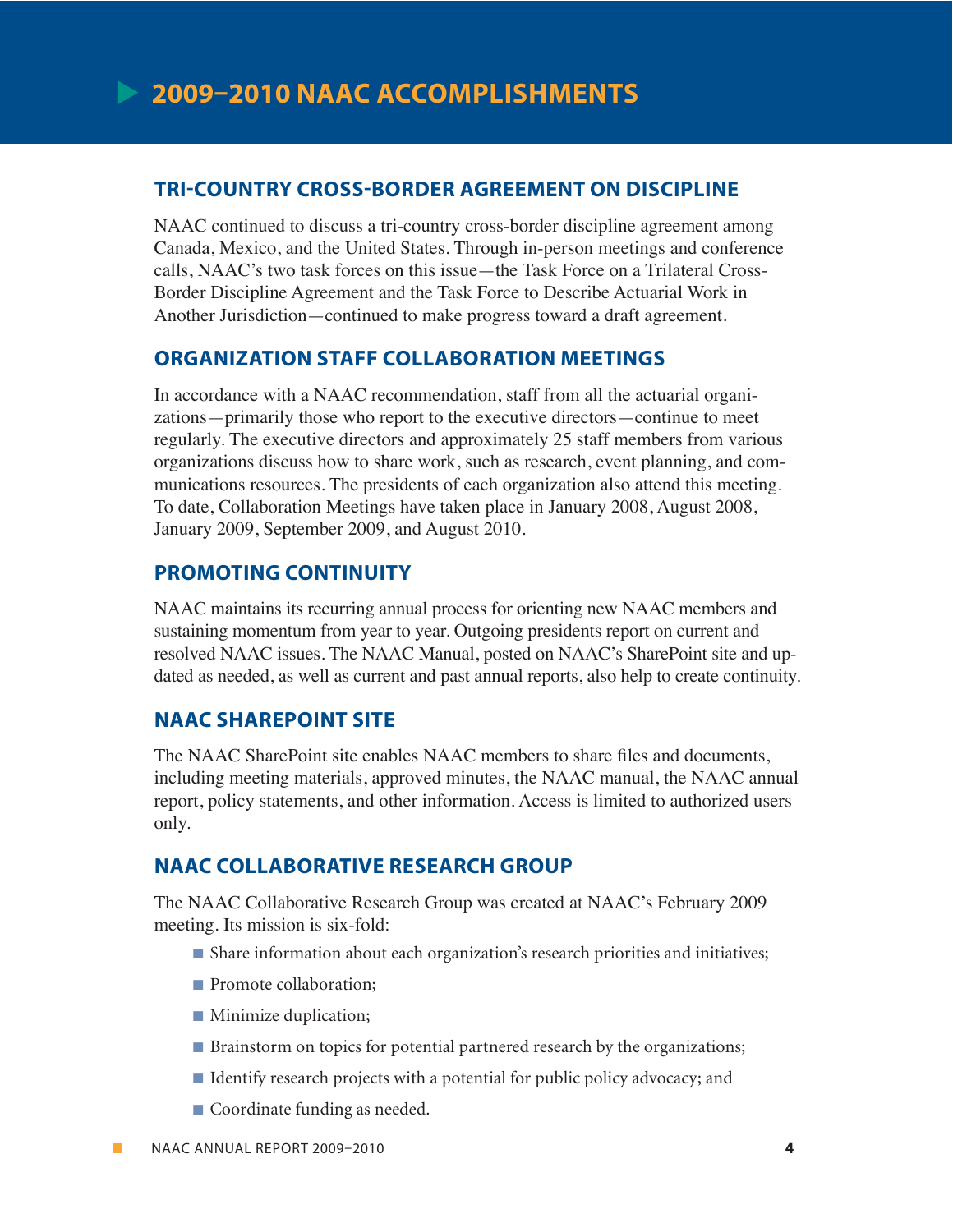The Collaborative Research Group has been holding monthly conference calls. One project that resulted is joint SOA and CAS funding of a study on the risk of severe inflation and deflation. The group also has been sharing information on ongoing projects, among which are the Actuaries Climate Volatility Index, the work of the Joint Risk Management Section, and research on medical errors, retirement, and accounting.

# **North American Profession at the International Actuarial Association**

Each member organization of NAAC participates actively in the work of the International Actuarial Association, bringing the perspective and the expertise of Canadian, Mexican and U.S. actuaries to the twice-yearly meetings and ongoing work of the body that brings actuaries from across the globe together.

### **Development of Model International Standards of Practice for Financial Reporting**

NAAC member organizations have shared information on their divergent approaches to the emerging issue of model international standards of practice.

### **Standard Setters' Round Table (SSRT)**

The Standard Setters' Round Table has been meeting to explore whether standards can move toward convergence worldwide; NAAC members have been examining and discussing the Round Table's ongoing work.

# **Increased Information Sharing among NAAC Member Organizations**

### **Disciplinary Reform in the United States**

Lawrence Sher, a member of the Council of U.S. Presidents (CUSP), reported to NAAC on CUSP's current efforts to overhaul the U.S. profession's disciplinary system and processes. He reported on the proposed system's structure and on the steps each U.S. actuarial organizations must take to ensure it is implemented

### **Mexican Members' Presentation on Implementing Solvency II in Mexico**

NAAC's Mexican members shared information on how Mexico is undergoing the change to a financial reporting system based on Solvency II principles. They have described the economic, political, and regulatory challenges arising from Solvency II.

# **Mexican Members' Presentation on the Mexican Actuarial Profession**

Mexican members in April 2010 gave a presentation on the widely varied fields in which actuaries work and on the relationship between their university-based credentialing system and the profession.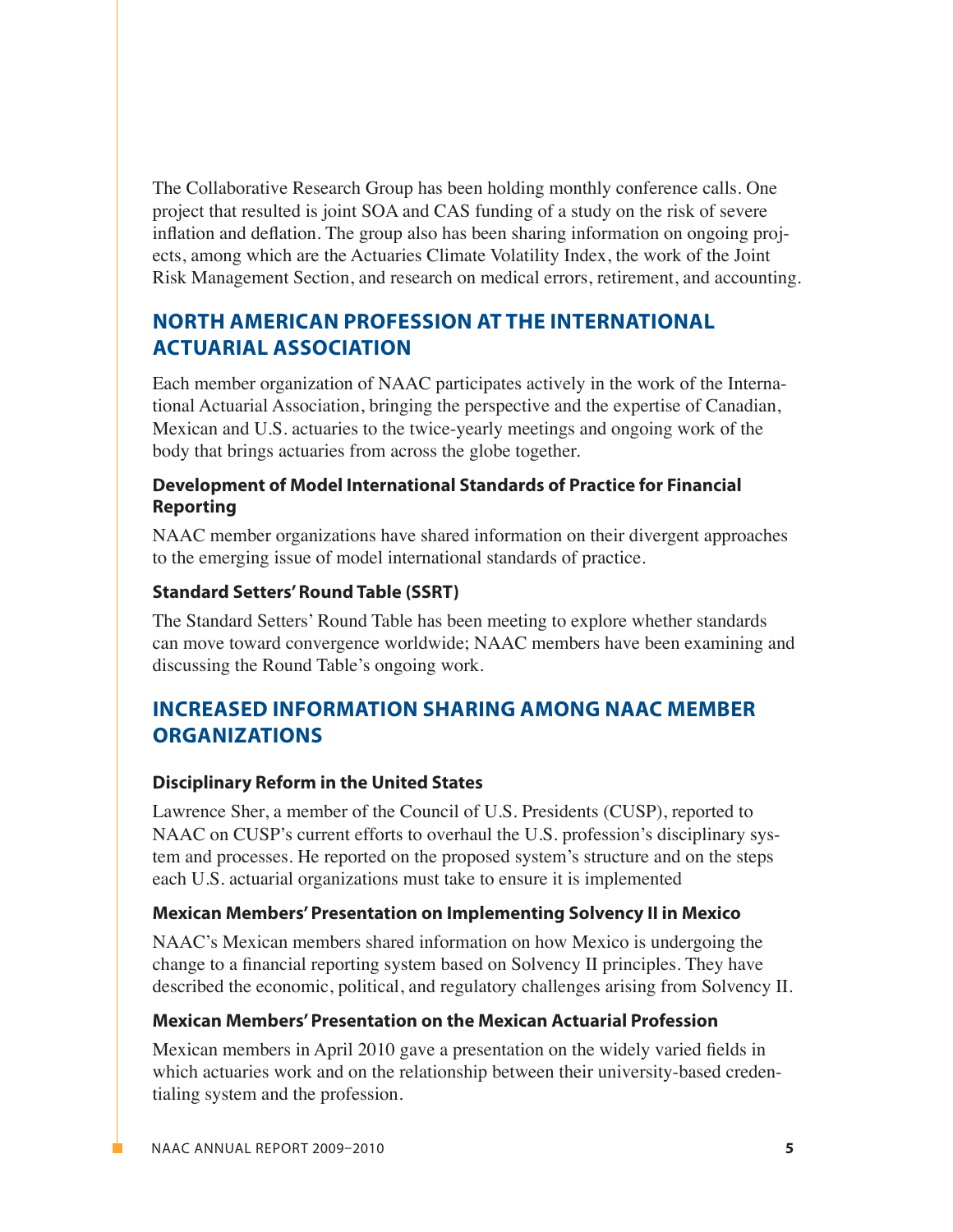# **NAAC Members and Staff**

The North American Actuarial Council is composed of up to two officers of each Participating Organization. One of the two officers is the President of the Participating Organization, and the other is usually the President-Elect, although an organization can appoint another officer it considers more appropriate.

# **2010 NAAC Council Members**

#### **Academy**

| President-Elect:  Mary Frances Miller |  |
|---------------------------------------|--|

#### **ACOPA**

- n ASPPA President-Elect:............ Thomas Finnegan
- n ACOPA President-Elect: .......... Annie Voldman

#### **AMA**

|--|--|

n Vice President:.......................... Crisóforo Suárez

#### **AMAC**

|--|--|--|

n Vice President:.......................... Armando Orta

#### **CIA**

n President-Elect: ........................ Jim Christie

#### **CAS**

- n President:.................................. Roger Hayne
- n President-Elect: ........................ Ralph Blanchard

#### **CONAC**

|--|--|

n Vice President:.......................... Jesús Zúñiga

#### **CCA**

|--|--|--|

n President-Elect: ........................ Adam Reese

#### **SOA**

- n President:.................................. Michael McLaughlin
- President-Elect: .......................... Donald Segal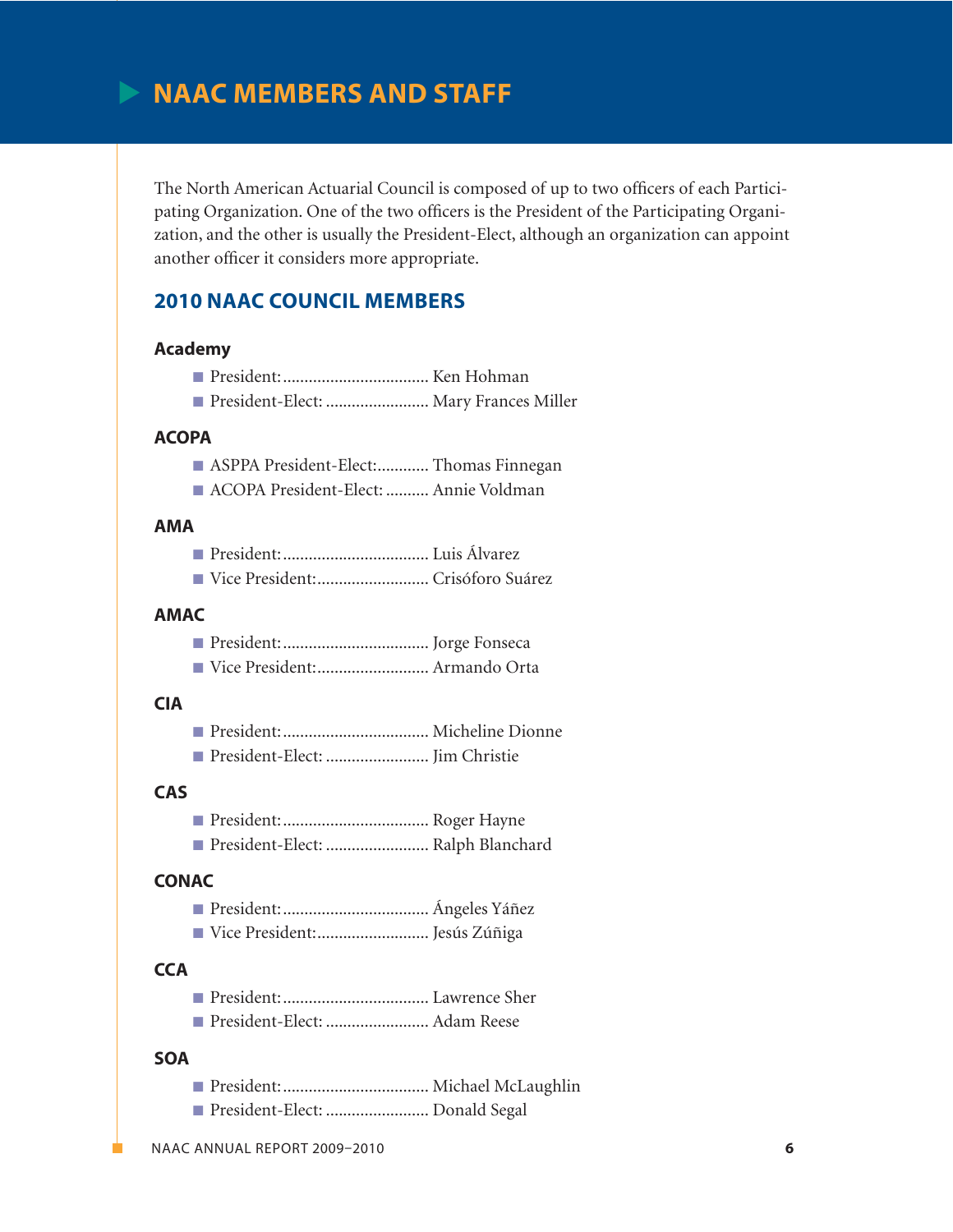# **2009 NAAC Council Members**

#### **Academy**

- n President:.................................. John Parks
- n President-Elect: ........................ Ken Hohman

#### **ACOPA**

- n ASPPA President: ..................... Stephen Dobrow
- **n** ASPPA Senior Vice President:.. Thomas Finnegan

#### **AMA**

- n President:.................................. José Manuel Méndez
- n Vice President:.......................... Luis Álvarez

#### **AMAC**

- n President:.................................. Adalberto Rojas
- Vice President:.................................. Jorge Servín

#### **CIA**

- n President:.................................. Robert Howard
- n President-Elect: ........................ Micheline Dionne

#### **CAS**

| President-Elect:  Roger Hayne |  |
|-------------------------------|--|

#### **CONAC**

- n President:.................................. Ángeles Yáñez
- n Vice President:.......................... Jesús Zúñiga

### **CCA**

|--|--|--|

n President-Elect: ........................ Lawrence Sher

#### **SOA**

- n President:.................................. Cecil Bykerk
- n President-Elect: ........................ Michael McLaughlin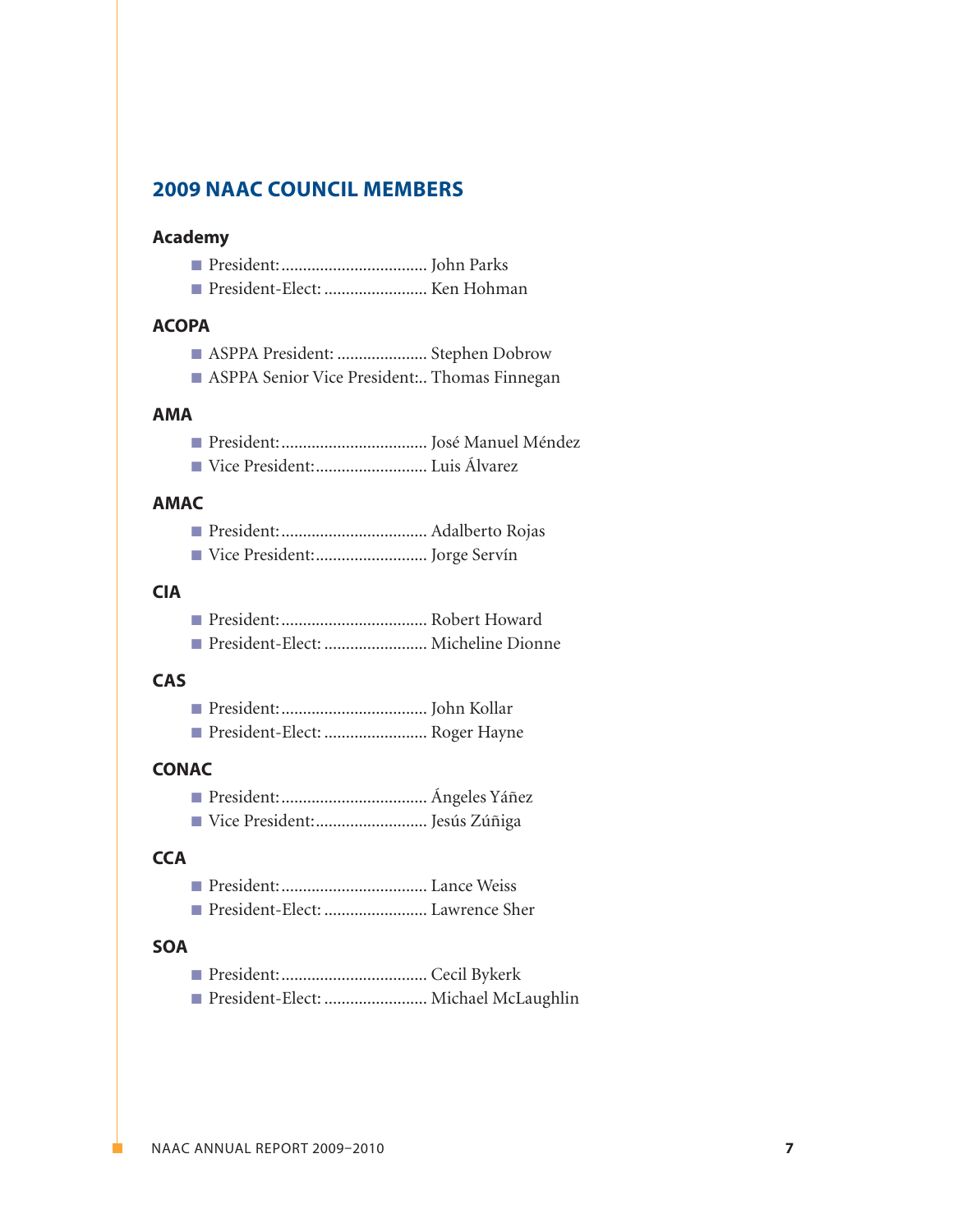# **Council Photos**



**Ken Hohman** Academy *President 2010 President-Elect 2009*



**Mary Frances Miller** Academy *President-Elect 2010*



**John Parks** Academy *President 2009*



**Thomas Finnegan** ACOPA *ASPPA President-Elect 2010 ASPPA Senior Vice President 2009*



**Annie Voldman** ACOPA *ACOPA President-Elect 2010*



**Stephen Dobrow** ASPPA *President 2009*



**Luis Álvarez** AMA *President 2010 Vice President 2009*



**Crisóforo Suárez** AMA *Vice President 2010*



**José Manuel Méndez** AMA *President 2009*



AMAC *President 2010*



**Armando Orta** AMAC *Vice President 2010*



**Adalberto Rojas** AMAC *President 2009*



**Jorge Servin** AMAC *Vice President 2009*

**Ralph Blanchard**

*President-Elect 2010*

CAS



**Micheline Dionne** CIA *President 2010 President-Elect 2009*



**John Kollar** CAS *President 2009*



**Jim Christie** CIA *President-Elect 2010*



**Lawrence Sher CCA** *President 2010 President-Elect 2009*



**Robert Howard** CIA *President 2009*



**Roger Hayne** CAS *President 2010 President-Elect 2009*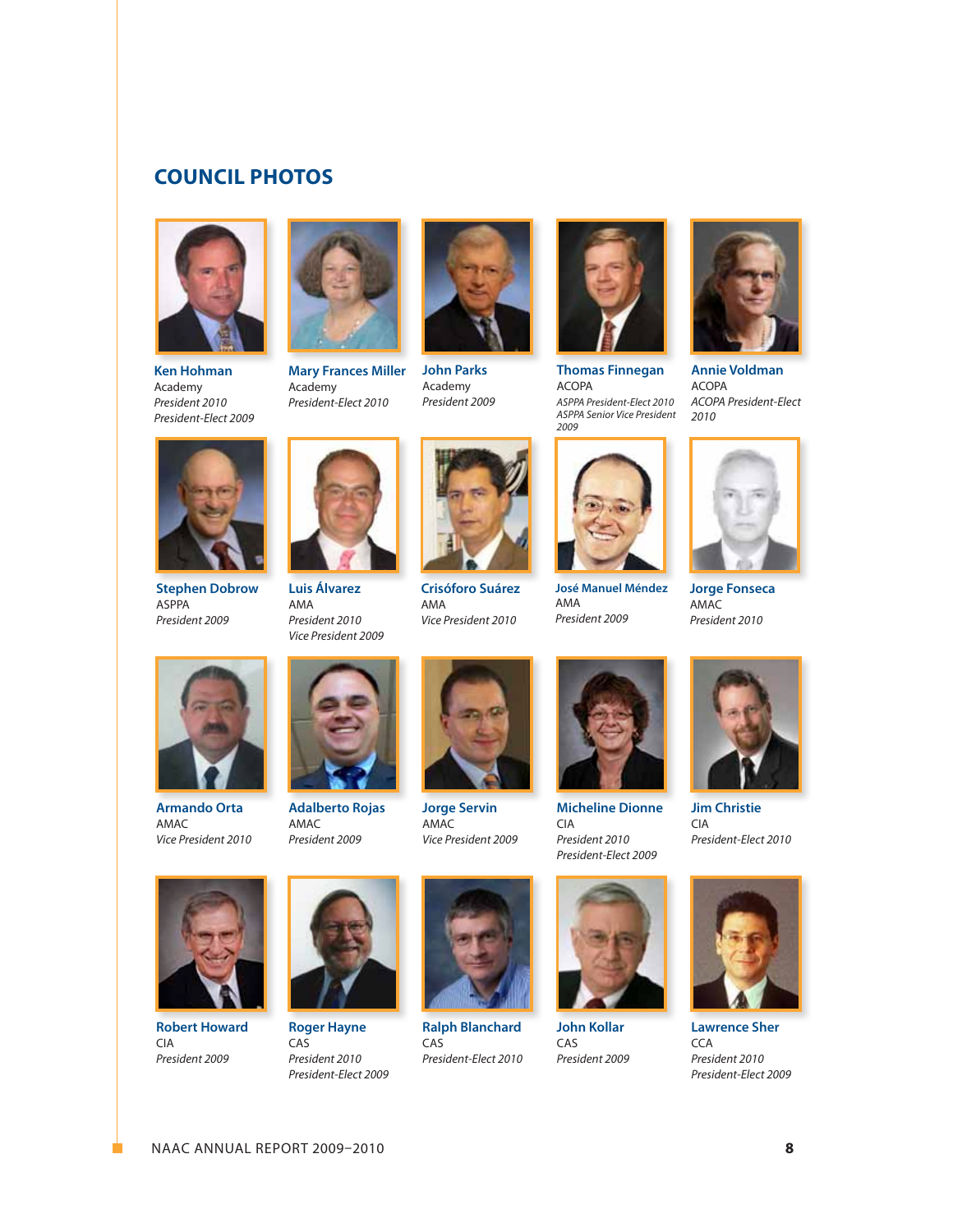

**Adam Reese CCA** *President-Elect 2010*



**Lance Weiss CCA** *President 2009*



**Ángeles Yáñez** CONAC *President 2009–2010*



**Jesús Zúñiga** CONAC *Vice President 2009–2010*



**Michael McLaughlin** SOA *President 2010 President-Elect 2009*



**Donald Segal** SOA *President-Elect 2010*



**Cecil Bykerk** SOA *President 2009*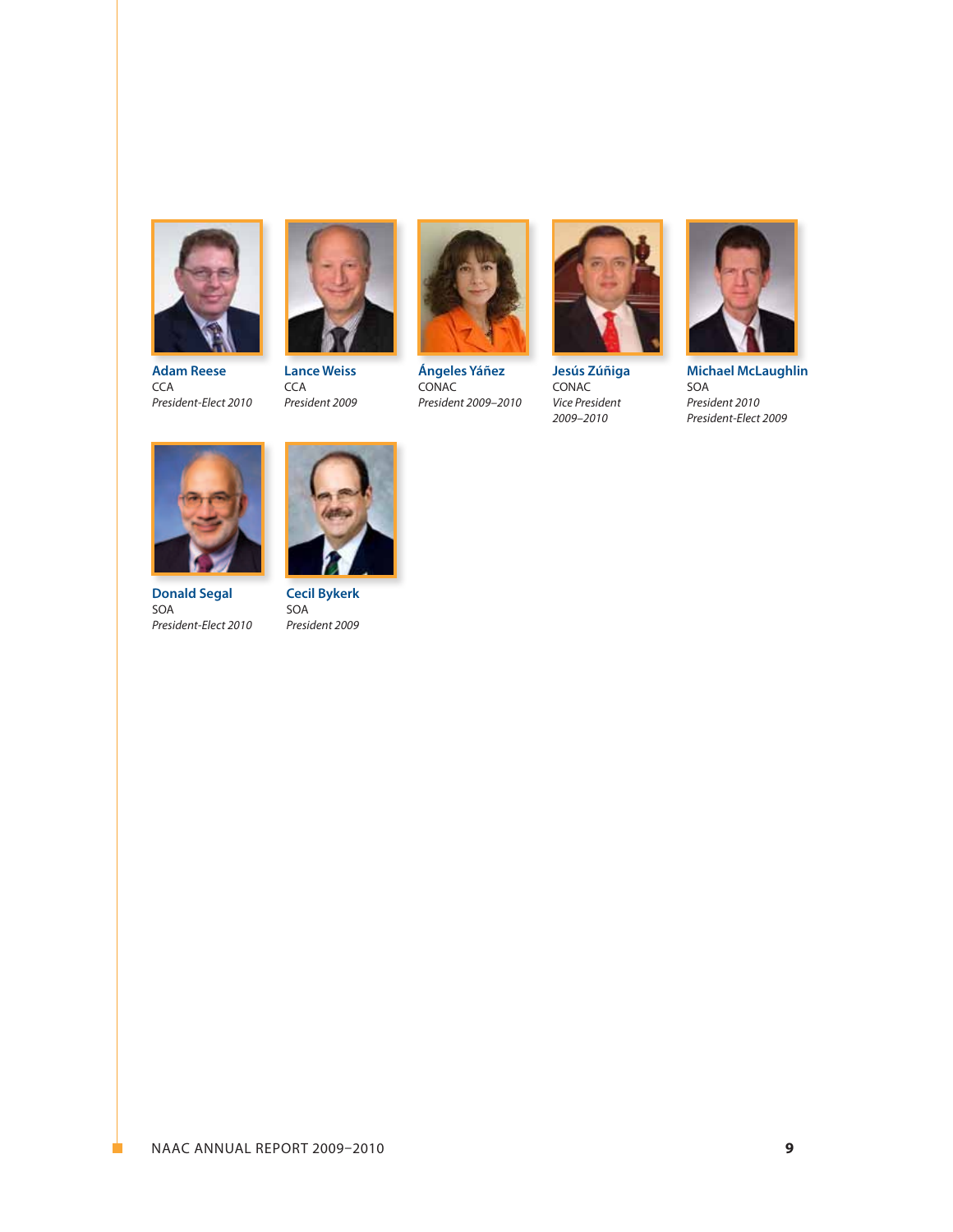# **Staff PHOTOS**

The executive directors of the Participating Organizations attend and participate in NAAC meetings, but are not members of NAAC and do not vote.

#### **Chief Staff Officers**



**Mary Downs** Academy *Executive Director*



**Judy Miller** ACOPA *ASPPA Chief of Actuarial Issues and Director of Retirement Policy*



**Daniel Lapointe** CIA *Executive Director*



**Cynthia Ziegler** CAS *Executive Director*



**Rita DeGraaf**  $CCA$ *Executive Director*

**OTHER STAFF** 

**Mónica Orive CONAC** *Executive Director* 2009-2010



**Greg Heidrich** SOA *Executive Director*

# When appropriate, the Academy agrees to make its legal counsel available to NAAC; and to coordinate, upon request, with counsel for the CIA and the Mexican organizations. The Academy's general counsel is Gino Vissicchio; the Academy's assistant general counsel is Sheila Kalkunte.

Academy Senior Policy Analyst Claire Mickelson provides staff support for NAAC and for the Council of U.S. Presidents (CUSP). She can be reached at 202.223.8196 or at mickelson@actuary.org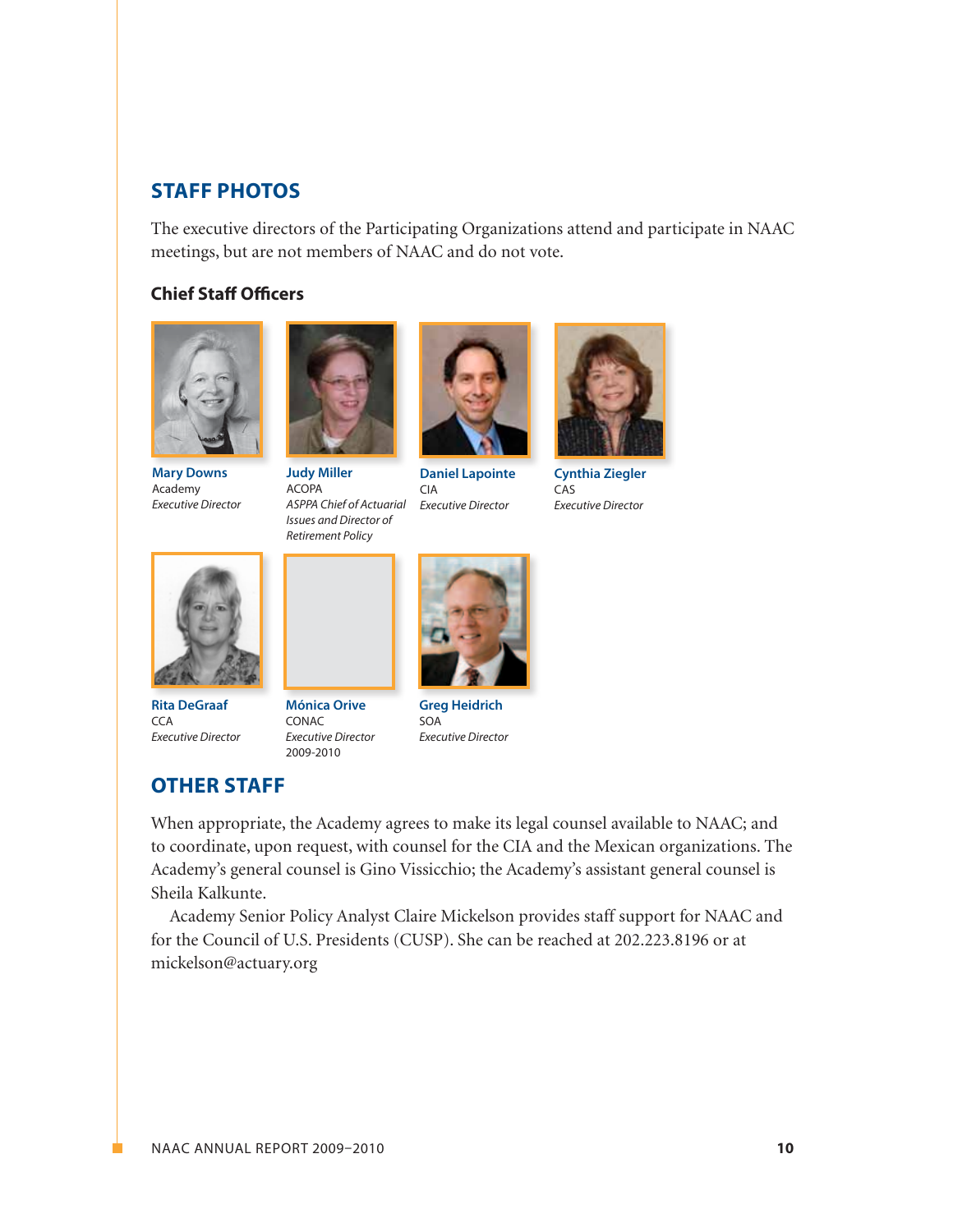

# **Participating NAAC Organizations**

NAAC brings together the five national actuarial organizations in the United States, the three in Mexico, and the Canadian Institute of Actuaries. The missions of the nine Participating Organizations may be summarized as follows:

#### **American Academy of Actuaries (Academy)**

The Academy serves the public on behalf of the U.S. actuarial profession. To accomplish this, the Academy provides objective actuarial information, analysis, and education for the formation of sound public policy; identifies and addresses issues on behalf of the public in matters where actuarial science provides a unique understanding; increases the public's understanding and recognition of the value of the actuarial profession; facilitates and coordinates issues of common interest among the U.S.-based actuarial associations; provides for the establishment, maintenance, and enforcement of high professional standards of actuarial qualification, practice, and conduct; and coordinates the representation of the U.S. profession globally. The vision of the Academy is for actuaries to be recognized as preeminent experts in risk and financial security.

#### **ASPPA College of Pension Actuaries (ACOPA)**

All credentialed actuarial members of ASPPA are members of the ASPPA College of Pension Actuaries (ACOPA). ACOPA is a part of the American Society of Pension Professionals and Actuaries (ASPPA). The major goal of ASPPA and ACOPA is to educate all retirement plan professionals and to preserve and enhance the employer-based retirement system as an essential part of a national retirement income policy in the United States. ACOPA is responsible for identifying and addressing the professional development needs of the actuarial membership of ASPPA. ACOPA is also the primary source of professional organizational support for pension actuaries, and is charged with carrying out ASPPA's responsibilities as one of the recognized U.S.-based actuarial organizations and as a member of NAAC.

#### **Canadian Institute of Actuaries (CIA)**

The Canadian Institute of Actuaries is the national organization of the actuarial profession in Canada. The Institute is dedicated to serving the public through the provision by the profession of actuarial services and advice of the highest quality. To this end, the Institute promotes the advancement of actuarial science and sponsors programs for the education and qualification of members and prospective members. It maintains programs to ensure that actuarial services provided by its members meet accepted professional standards. The Institute also provides services to actuaries in Canada to assist them in the discharge of their professional responsibilities. The vision of the CIA is for actuaries to be recognized as the leading professionals in the financial modeling and management of risk and contingent events.